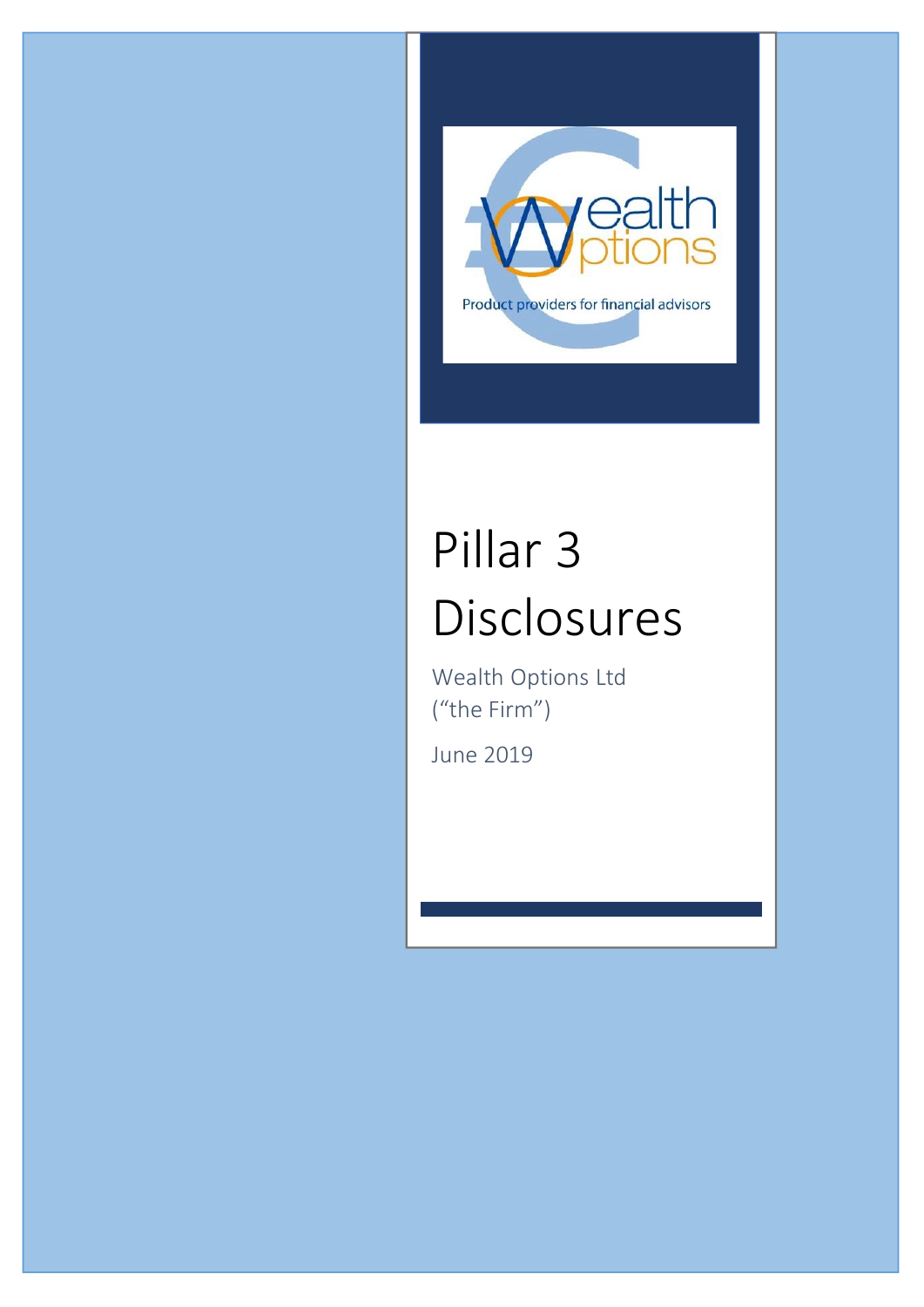## **Contents**

| Pillar <sub>3</sub> |  |
|---------------------|--|
|                     |  |
|                     |  |
|                     |  |
|                     |  |
|                     |  |
|                     |  |
|                     |  |
|                     |  |
|                     |  |
|                     |  |
|                     |  |
|                     |  |
|                     |  |
|                     |  |
|                     |  |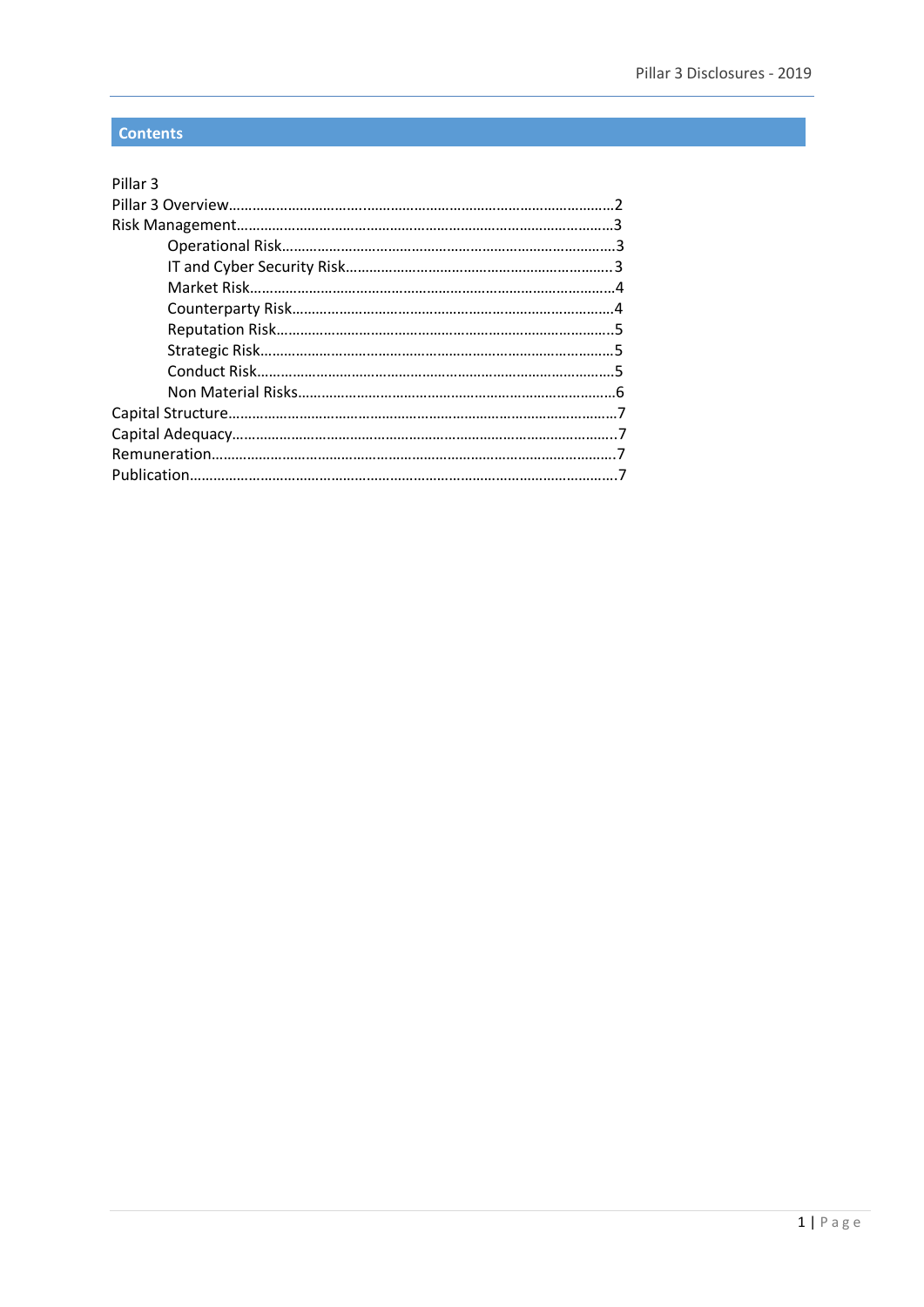## **PILLAR 3 OVERVIEW**

The Capital Requirements Directive (CRD) introduced a revised capital adequacy framework across financial markets in Europe in order to reduce the risk to consumers of financial loss and to minimise the effects of market disruption. CRD is designed to ensure that investment Firms have sufficient financial resources in relation to their risk profile and the controls that we have in place. The Central Bank of Ireland is responsible for the implementation and supervision of CRD in Ireland.

There are three pillars under the CRD Framework:

**Pillar 1** Sets out the minimum capital requirements for credit, market and operational risks;

**Pillar 2:** Pillar 2 requires investment firms to undertake an Internal Assessment of the Capital required to cover the risks identified relating to their investment business activities. This is known as the Internal Capital Adequacy Assessment Process (ICAAP).

**Pillar 3:** Pillar 3 requires firms to disclose their assessment of the risks identified for their business and the manner in which they are managed.

- ✓ Risk Management;
- ✓ Capital Structure
- Capital Adequacy

The Firm's business model is focused on the provision of pre and post retirement product. It's core products include the administration of Approved Retirement Funds (ARFs), Personal Retirement Bonds (PRBs) and Personal Retirement Saving Account (PRSA's).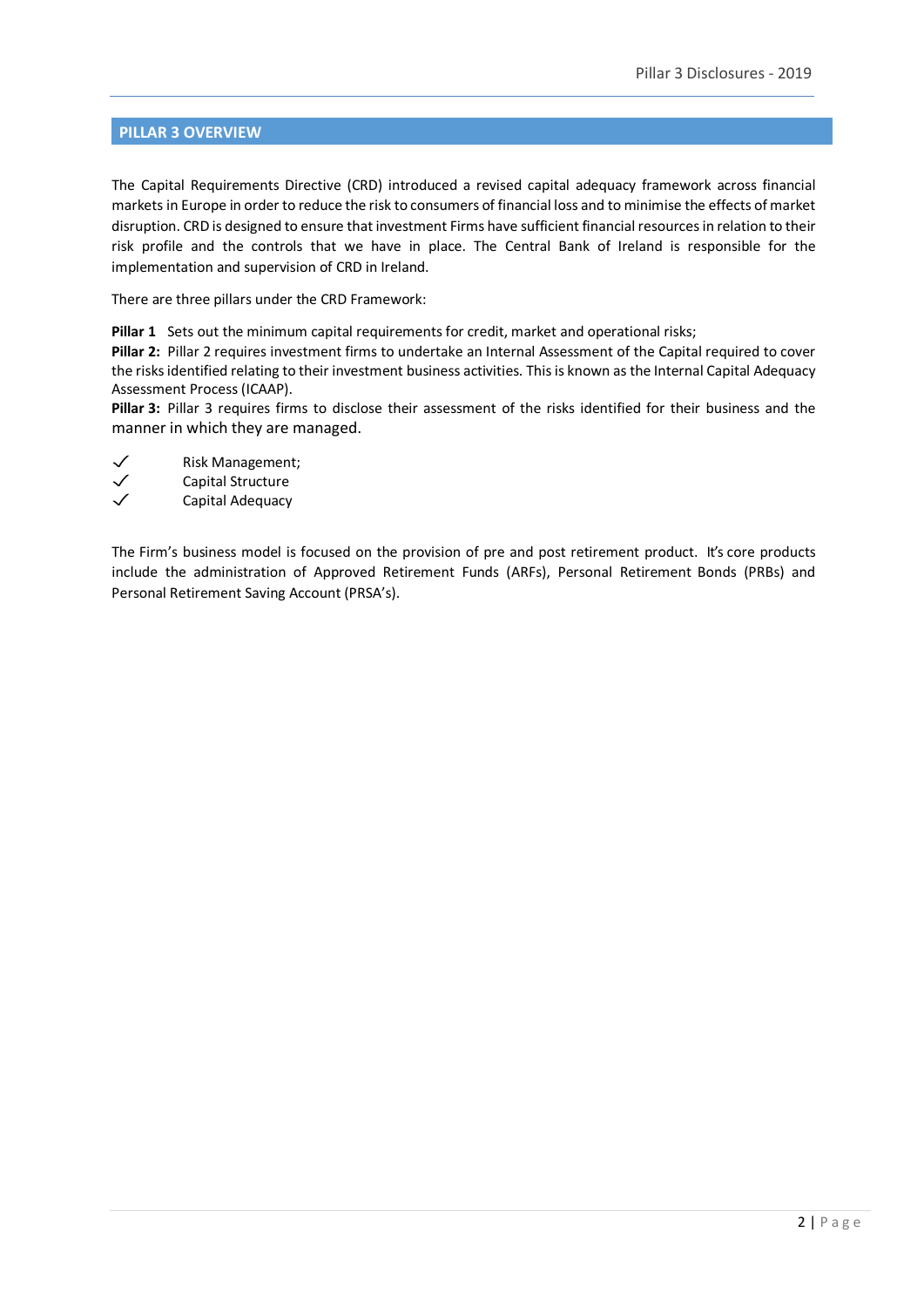## **Risk Management**

The Firm has implemented an integrated approach to risk management and understands that this requires sustained effort on behalf of all staff. The management of the Firm has detailed risk management processes in place. A Risk manager is in situ who is responsible for the implementation of the integrated risk policy and the ongoing assessment of risk and training of staff. The Risk Manager is a member of management and reports to the Board and the Executive and directs and sustains integrated risk management by considering corporate risk issues, approaches and performance. The Firm has made integrated riskmanagement a key agenda item for the Board. A Risk committee meets quarterly and the minutes are presented to the Board.

The Firm has developed a risk assessment process to evaluate the risks to which it is exposed. The Firm identified internal and external factors and risks were identified through an environmental scan, preliminary data collection and analysis. Threats and opportunities were identified and the assessment of them will be adjusted as necessary through ongoing internal and external environmental scans and analysis

The Firm has a documented Risk Appetite Statement which determines that level of risk the Firm is willing to take in order to execute the Firm's strategy. The Firm's Board recognises that there is a requirement for ongoing development of the Risk Appetite Statement to ensure that the metrics remain relevant and accurately reflect the changes to the business. To achieve this the Risk Appetite Statement is reviewed by the Firm's Board at least annually.

The following are the principal areas of risk for the Firm:

## **Operational Risk**

The risk of loss resulting from inadequate or failed internal processes, people and systems or from external events. This risk includes legal and compliance risk. The Firm includes Outsourcing Risk in this section.

Legal and Compliance Risk (a subcategory of operational risk): The current or prospective risk to earnings and capital arising from violations or non-compliance with laws, rules, regulations, agreements, prescribed practices or ethical standards.

Other operational risks include incorrect documentation being produced, loss of key staff, poor administration and fraud. The Firm has processes in place to identify these risks and they are reviewed at Board level each quarter.

The Firm considers operational risk to be the primary material risk which the Firm faces because of the direct relationship between the risks identified and its level of fee income generated from operational activities. Due to the small size of the Firm it is not always possible to have full separation of duties as a risk control mechanism.

**The Firm has documented Operational Risk Management Framework, in order to control the impact within reason, and formalise the steps taken in identifying and resolving errors. The Board is confident that this will reduce the deemed level of risk within the operational functions of the Firm.**

## **IT and Cyber Security Risk**

IT and Cyber Security Risk is a growing risk in the industry and of course globally. This risk is the current or prospective risk to clients or underlying investors and the Firm arising from inadequate information technology, safeguarding measures and processing in terms of manageability, exclusivity, integrity, controllability and continuity, or arising from an inadequate IT and Cyber Security strategy and policy or from inadequate and/or inappropriate use of the Firm's information technology.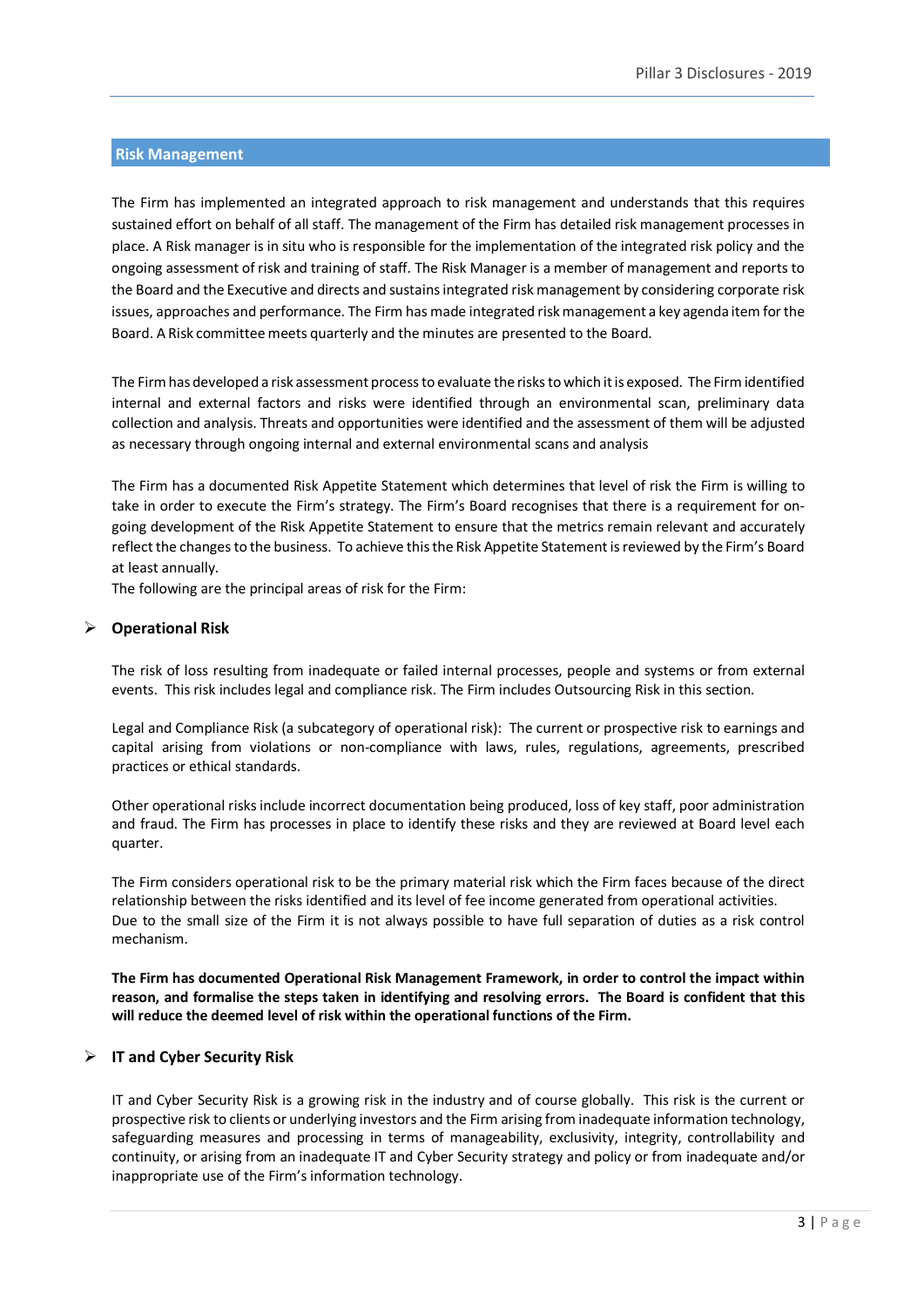The risk associated with Cyber Security is ever increasing and together with IT risk the Firm outsources information technology functions to include business continuity planning, to a third-party service provider ('IT Team').

These arrangements are governed by a documented service level agreement and MIFID II outsourcing obligations.

In order to mitigate and manage the risks within IT and Cyber Security, the Firm has adopted resilient software and hardware systems to protect the Firm and Client information. The Firm monitors the performance of this infrastructure alongside the IT Team through ongoing engagement. The Firm receives and reviews structured IT assessments and reports on a weekly and monthly basis from the IT Team.

The Firm's IT Team carry out Monthly "pro-active" days which includes monthly checks on the Firm's IT infrastructure to identify weaknesses and address any concerns staff at all levels have within the Firm.

The IT Team also provides regular training to staff members to ensure all staff is aware of the sensitive environment the Firm operates within. Staff awareness of potential Phishing and Virus threats is crucial to ensuring the protection of Client and Firm information.

The Firm also invites the outsourced IT service provider to attend Board meetings periodically.

## **Market Risk**

**T**he current or prospective risk to earnings and capital arising from adverse movements in financial markets. This risk can arise from a number of factors including competitor activity, regulatory changes, loss of supplier and general economic factors.

To address this risk the Firm has developed and maintains systems and controls which include:

- The Firm is a member of the IMIA, the Irish MiFID Industry Association and APTI, the Association of Pensioneer Trustees in Ireland. Through this engagement the Firm is kept informed of current and upstream regulatory matters, and provides opportunities for the Firm to gain insights into competitor and regulatory activity, and how the Firm is best placed to adopt changes.
- The Firm also subscribes to Better Regulation in order to stay informed of changes to regulation and to provide the ability to be prepared for the introduction of new legislations that may have the potential to impact on revenues and the Firm's regulatory environment.
- Regular engagement and conversation with market peers to stay informed of activity.
- Ongoing monitoring of the Firm's profit and loss and capital levels to ensure adherence with the capital adequacy requirements;
- Quarterly reviews of all the risks identified in the risk register and Board reporting**.**
- The Firm also carries out regular reviews of the performance of Structured Retail Products previously distributed by the Firm, to ensure that it is aware of negative market changes that may impact on brokers clients.

## **Counterparty Risk**

The current or prospective risk to earnings and capital arising from an obligor's failure to meet the terms of any contract with the Firm or its failure to perform as agreed.

The Firm's key counterparty risk is considered to be with AIB and Bank of Ireland as they are the primary banks the Firm deals with. Other counterparty risk rests with the custodians of Structured Retail Products previously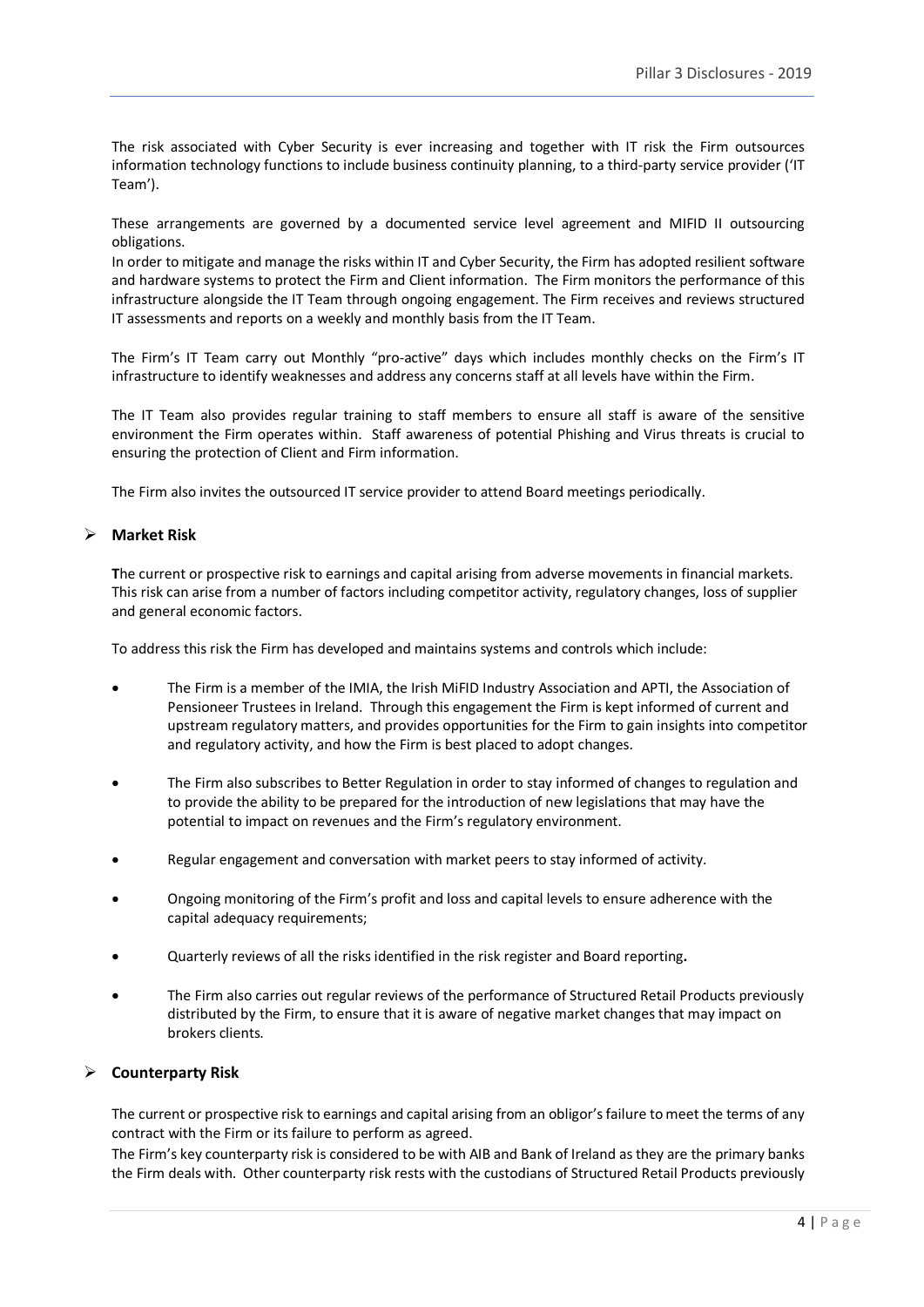distributed by the Firm. The Firm deems this to be a material risk. In order to manage and monitor these risks the Firm;

- Carries out an assessment of the credit institutions holding client assets on at least a bi-annual basis.
- Deposits its own funds with financial institutions of appropriate investment grade. The allocation of the Firm's own funds to each counterparty is monitored on a monthly basis and assessed for appropriateness.

## **Reputation Risk**

The current or prospective risk to earnings and capital arising from adverse perception of the image of the Firm on the part of clients, counterparties, investors and/or Regulators. This can be caused by the failure of a product, a regulatory sanction, fraud or adverse media comments. The Firm has identified this as a risk and any risk identified will be reported to the Board.

The Firm considers reputation risk to be material despite the low probability of an adverse occurrence.

To address this risk the Firm conducts significant due diligence on third party products and adheres to all its regulatory responsibilities in a robust manner to ensure that the Firm is not exposed to any regulatory sanctions.

## **Strategic Risk**

The current or prospective risk to earnings and capital arising from changes in the business environment and from adverse business decisions, fraud improper implementation of decisions or a lack of responsiveness to changes occurring in the business environment including regulatory changes.

Due to the Firm's recent review of its strategy and of the products and services on offer the Firm considers this risk to be reduced to a low risk. The Firm's revenue is primarily based on recurring income derived from low risk pre and post retirement products. The Firm no longer relies on the sale of product to drive commission income.

However, the firm recognises that changes to legislation may impact on the pension products structures under offer. To address this risk the Firm regularly reviews its strategy with a view to keeping on top of the everchanging market and the Firm believes that it is in a position to react quickly if required.

## **Conduct Risk**

The risk that the Firm fails to conduct business in accordance with policies, procedures, and regulation.

The Firm has a Head of Compliance in place. There are procedures documents in place for all business areas and regular staff training is carried out. The internal organisation of the Firm allows for regular and ongoing supervision of staff and as such the Firm considers this to be a low risk. However, the impact of such a risk occurring could be significant. The Firm has at its core the proper treatment of its clients and underlying investors (i.e. broker clients)

The Firm endeavours to provide strong leadership actions and communications through training and how it conducts itself evidenced through zero complaints for the year 2018.

The Firm uses its remuneration structures to manage sales practice. Performance management and remuneration processes include assessment of and reinforcement of employee behaviours relating to our target market.

The Firm's promotion process takes account of employees' behaviour, including where employees have/ have not consistently exhibited commitment to the Firm's values and desired behaviours in relation to consumer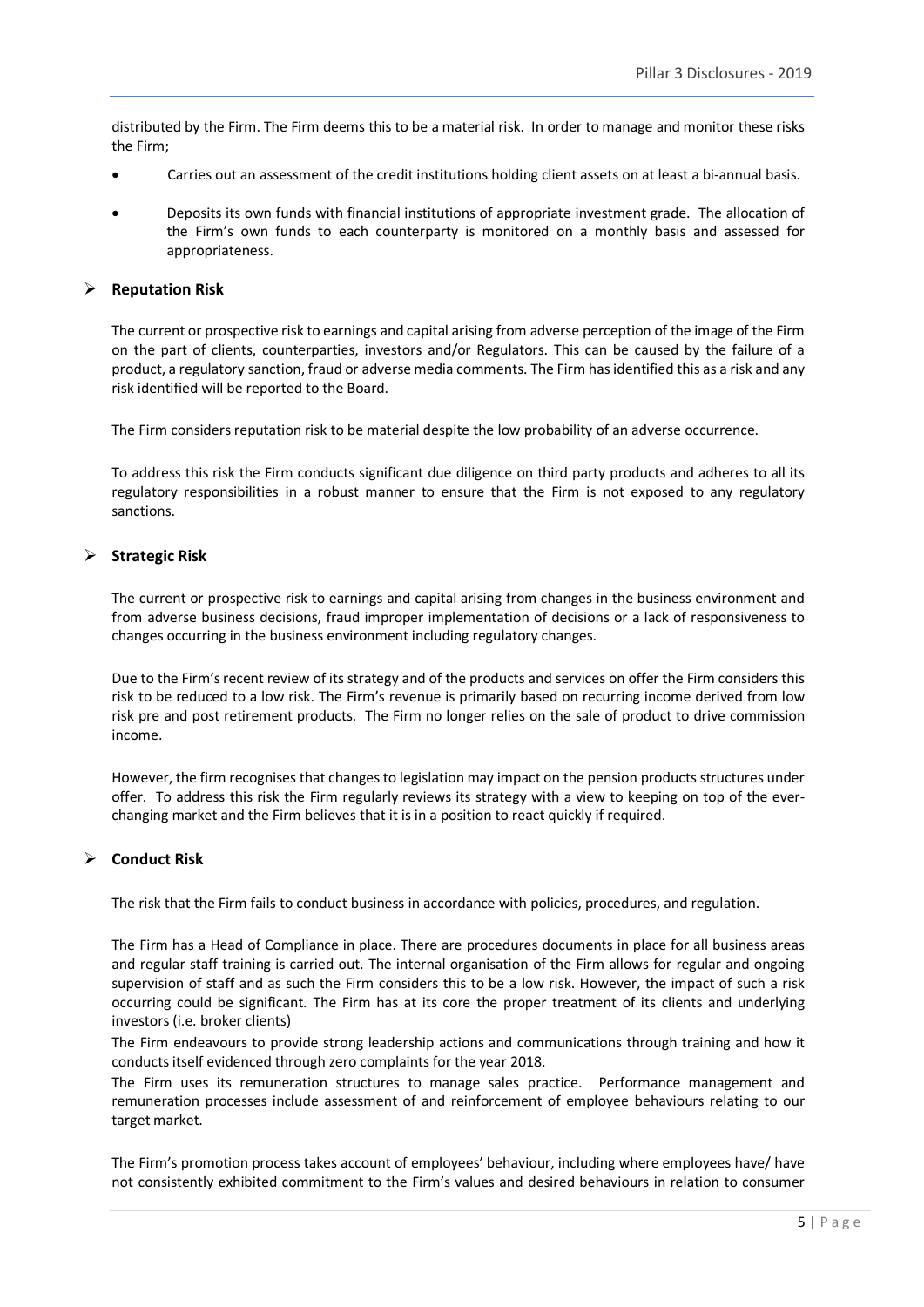protection;

Employees are trained on CPC matters and a climate of openness is encouraged.

Consumer Protection Risk is tracked and monitored through use of complaints and error identification and reporting, having in place policies and procedures which are adhered to and in addition governance and compliance training and monitoring.

## **Non Material Risks (Potentially Important Risks Considered and deemed** *Less* **Material)**

#### **Interest Rate Risk**

The current or prospective risk to earnings and capital arising from adverse movements in interest rates. The Firm considers this to be a non-material risk as the Firm is not dependent on either borrowings or interest income.

## **Liquidity Risk**

The current or prospective risk to earnings and capital arising from an institution's inability to meet its liabilities as they come due.

The Firm considers this to be a non-material risk as the Firm has reasonable cash reserves to meet all its current liabilities.

#### **Concentration Risk**

The risk that exposures to specific sectors, asset concentration, individual portfolio accounts or client group could result in losses to the Firm or its business.

The Firm minimises this risk by:

- Focusing on the needs of its clients so as to ensure clients are satisfied with the service;
- Undertaking risk assessments of counterparties used for both client and Firm assets;

#### **Insurance Risk**

The risk of loss due to actual experience being different than that assumed when an insurance policy was bought.

The Firm maintains professional indemnity insurance. Professional Indemnity cover is set at a limit which the Firm considers appropriate for the business of the Firm and subject to a deductible premium which the Firm can reasonably afford to meet if called upon.

## **Credit Risk on investment administration fees from clients.**

The risk that clients fail to pay fees as they fall due.

The Firm receives administration fees, typically on an annual basis. These fees are computed based on the value of each underlying pension fund. Fees are collected throughout the year and are reflected in the company's accounts. There is no marked seasonality in the collection of client fees. There is a level of fees that cannot be collected due to liquidity within a pension account. The Firm recognises income on a receipts basis. The Firm deems the credit risk on this to be low, given the nature of the accounts, and the fact that as Trustees, the Firm can ultimately effect changes in a pension to increase liquidity and settle outstanding fees, if required.